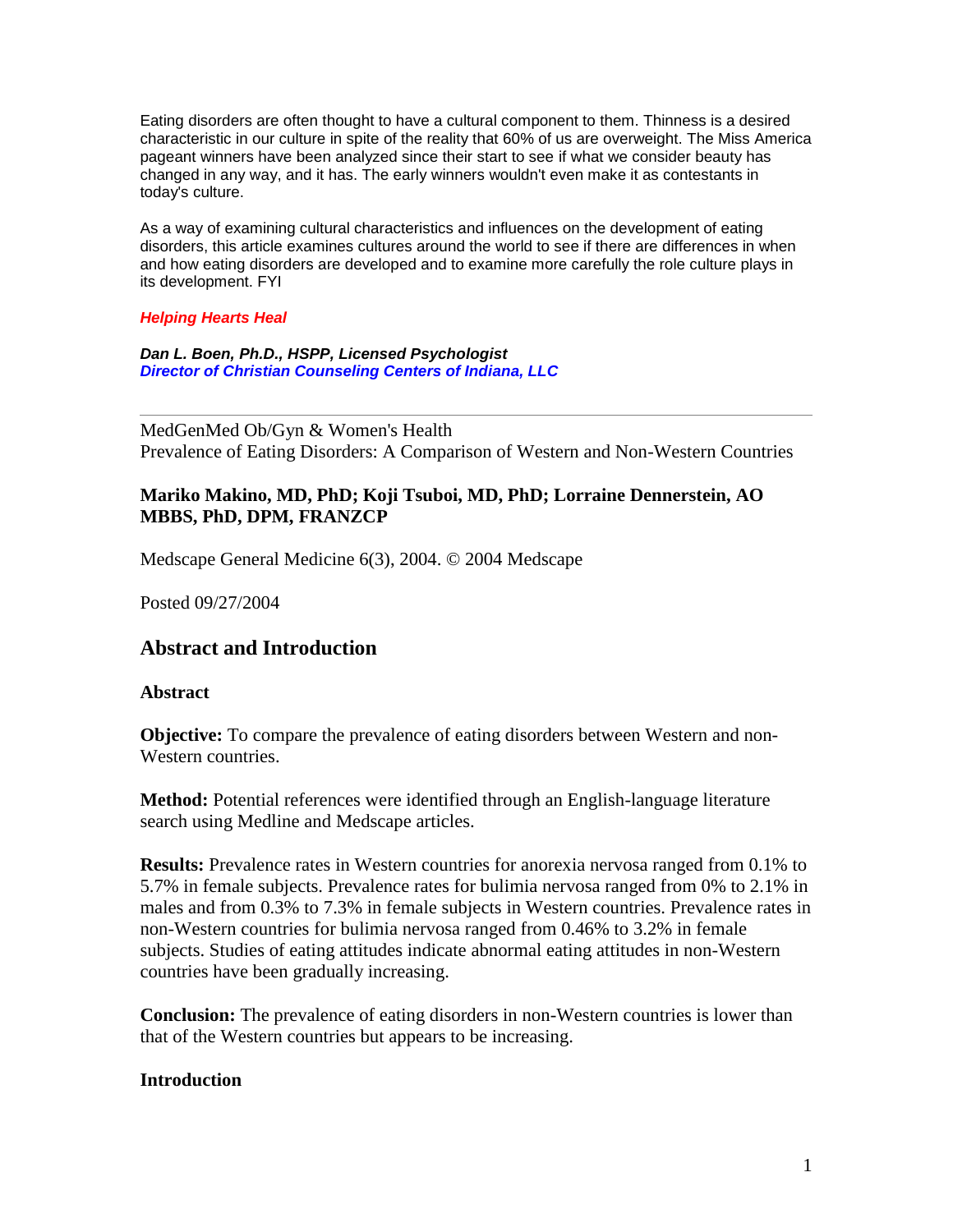Eating disorders, namely anorexia nervosa and bulimia nervosa, are characterized by clinical disturbances in body image and eating behaviors.[1] For example, anorexia nervosa sufferers have the feeling of being fat even when emaciated.<sup>[1]</sup> They deny the seriousness of low body weight and have a morbid fear of weight gain with the relentless pursuit of thinness.[1] Bulimia nervosa is defined by an overvaluation of weight shape and the behavioral symptoms of recurrent binge eating accompanied by purging and fasting.<sup>[2]</sup> The Eating Disorders Not Otherwise Specified (EDNOS) category reflects the many cases of eating disorder that can be quite severe but do not meet the diagnostic criteria for anorexia nervosa and bulimia nervosa.<sup>[1]</sup>

There have been many reports about eating disorders in Western countries in the late 20th century.<sup>[3-5]</sup> It has been claimed that those with eating disorders have mostly been white women and that few cases have been seen in non-Western countries other than Japan.<sup>[6]</sup> Recently, eating disorders have been reported in non-Western countries, such as the Middle East and the People's Republic of China.<sup>[7-9]</sup> These recent studies suggest that the prevalence of eating disorders has been rising among non-Western countries as well. However, eating disorders may present differently in different cultures, and diagnostic criteria based on Western norms may not always be appropriate.

One of the reported explanations for the development of eating disorders is the social pressure resulting from the standards of female beauty imposed by modern industrial society or Western culture.<sup>[10]</sup> The increasing globalization and exposure to Western media have been suggested to increase the rate of eating disorders in non-Western countries.

This article summarizes our review of the literature to determine the prevalence of eating disorders in non-Western countries and to compare the prevalence of eating disorders between Western and non-Western countries. We also examined differences in attitudes toward eating between Western and non-Western countries.

# **Method**

We searched (Medline and Medscape, 1982-2003) for English-language literature related to the prevalence rate of eating disorders. The reference lists of the medical journal articles found were also examined. An Eating Attitudes Test-26 (EAT-26) was developed by Garner and colleagues<sup>[11]</sup> to examine the level of abnormal eating attitudes, and this test is also used as a predictive measure of development of eating disorders. We examined those surveys using EAT-26, in order to compare the difference between Western countries and non-Western countries with regard to attitudes toward eating.

### **Methodologic Issues**

There were many methodologic issues in the epidemiologic studies of eating disorders, including diagnostic criteria and case detection methods.<sup>[12,13]</sup> In non-Western countries, researchers used translated versions of questionnaires developed in the Western hemisphere. The *Diagnostic Statistical Manual of Mental Disorders* (DSM-IV) or the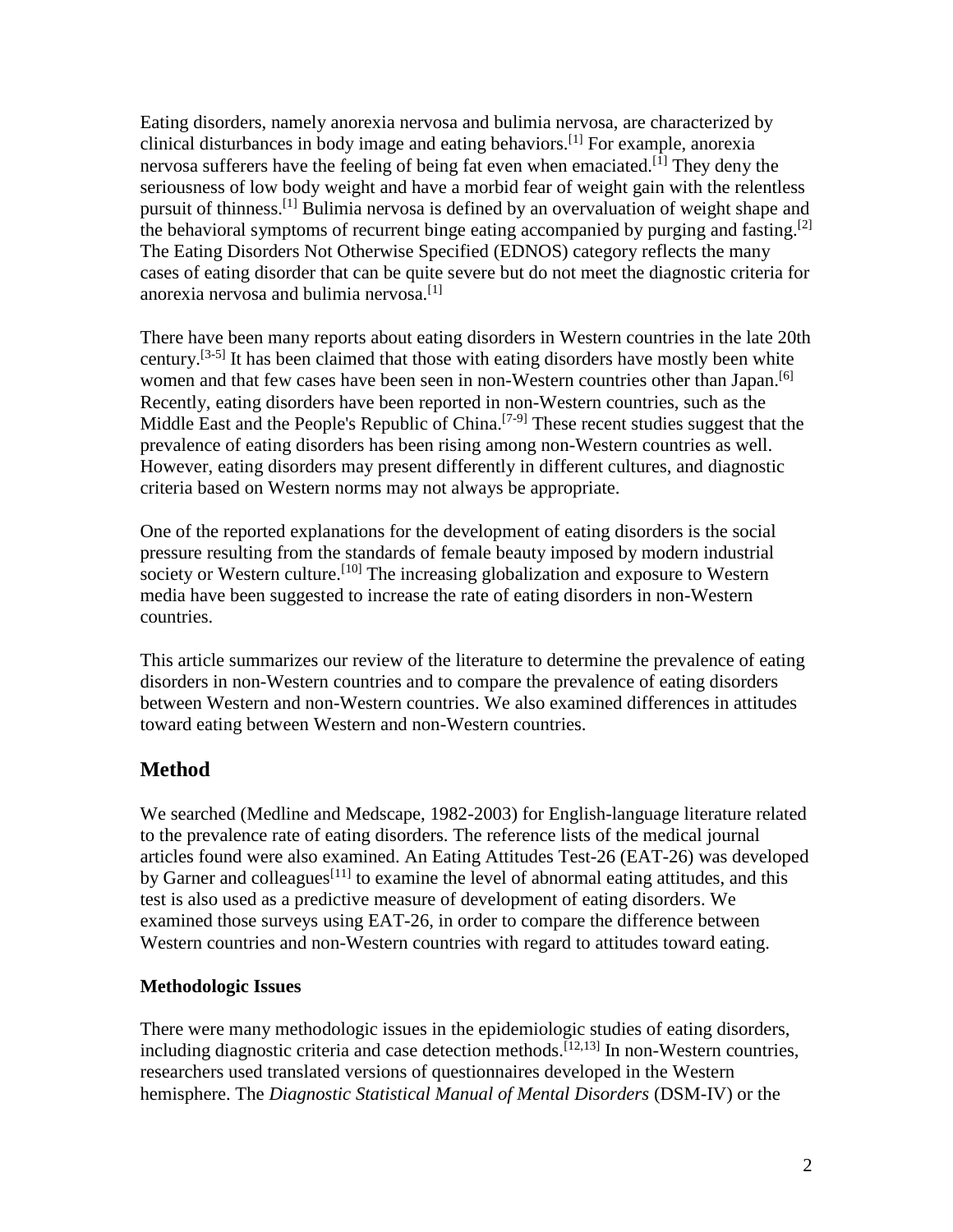International Classification of Diseases 10 (ICD-10) was used to clinically diagnose eating disorders. Larger samples are needed to obtain accurate prevalence figures in non-Western countries because of their lower rates of eating disorders.<sup>[14]</sup> Many studies were conducted using convenience samples, such as community groups, high school or university students, or patients of hospital or clinics. It was very difficult to find studies that are truly population based.

There are instruments to assess eating disorders other than EAT-26. For example, Eating Disorder Inventory (EDI) and Bulimic Investigatory Test and the Edinburgh (BITE) are other Western instruments used to assess eating disorders. These tools and the EAT-26 are culturally based and may not reflect the full spectrum of eating disorders in other cultures. In addition, these tools may have a number of false positives, and translated versions of these scales may not give invariant meanings in different cultures.

# **Results**

### **Prevalence of Eating Disorders in Western Countries**

[Table 1](http://www.medscape.com/content/2004/00/48/74/487413/487413_tab.html#Table 1.) shows the prevalence of eating disorders in Western countries. There are some reports on the prevalence of anorexia nervosa. In the United States, Lucas and colleagues reported a longitudinal general population-based survey from 1935-1989.<sup>[15]</sup> Their data revealed that the most vulnerable group for anorexia nervosa comprised girls and young women aged 15 to 24 years. A continual rise in incidence was observed throughout the 55 years of this study. Two studies<sup>[16,17]</sup> of female students to determine the prevalence of anorexia nervosa suggest that the prevalence is higher in Norway  $(2.6\%)$ <sup>[16]</sup> than in Italy  $(1.3\%)$ .<sup>[17]</sup> A population-based study of anorexia nervosa in the United Kingdom<sup>[18]</sup> found that the prevalence of anorexia nervosa among females aged 15 to 19 years old was 0.1%. The prevalence rate of anorexia nervosa thus seems to be lower in the general population than among students. A study of psychiatric female outpatients in Norway reported a prevalence of anorexia nervosa of  $5.7\%$ .<sup>[16]</sup>

Our review found more bulimia sufferers than anorexia sufferers in all countries for which there are published studies (See  $Table 1$ ). It is interesting that Hungary reported fewer sufferers than other Western countries.<sup>[19]</sup> Female subjects are more often affected than male subjects for both anorexia nervosa and bulimia nervosa.<sup>[20-22]</sup>

Population-based and clinic-based estimates of anorexia nervosa in Western countries ranged from  $0.1\%$ <sup>[18,23]</sup> to 5.7%<sup>[16]</sup> in female subjects, and that of bulimia nervosa ranged from 0%<sup>[17]</sup> to 2.1%<sup>[24]</sup> in male subjects and from 0.3%<sup>[19]</sup> to 7.3%<sup>[16]</sup> in female subjects.

#### **Prevalence of Eating Disorders in Non-Western Countries**

[Table 2](http://www.medscape.com/content/2004/00/48/74/487413/487413_tab.html#Table 2.) shows the prevalence of eating disorders in non-Western countries. Buhrich<sup>[25]</sup> reported that 0.05% of the psychiatric patient sample in Malaysia were diagnosed with anorexia nervosa, and this prevalence rate had not increased for 15 years. Lee<sup>[26]</sup> reported in 1989 that anorexia sufferers were very few in Hong Kong compared with Western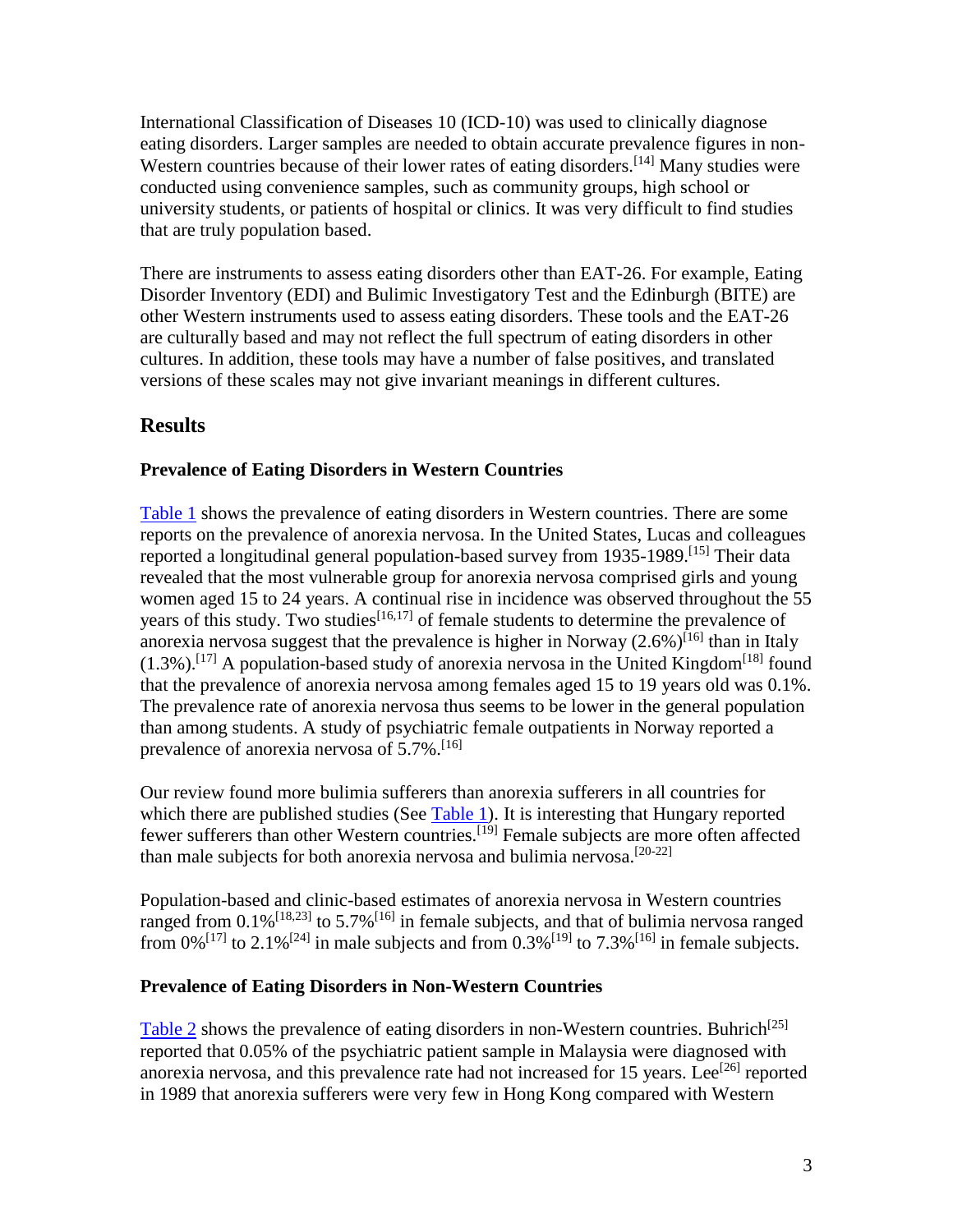countries. In Japan, Kuboki<sup>[22]</sup> conducted a survey among the general and female patient population of 732 hospitals in 1988. He found that the female patient population had about 1.5 times more anorexia sufferers than the general population, although the prevalence rate was still only 0.0063%. Kuboki repeated the same survey in 1992. The prevalence of anorexia nervosa was now higher than the previous data. Among the general population, the rate had increased from 0.0036% to 0.0045%. Among the female patient population, the rate had increased from 0.0063% to 0.0097%; the proportion of anorexia nervosa sufferers among the female patient population was now twice that in the general population. Nakamura's survey suggested that the rate of anorexia sufferers was  $0.0048\%$  among 130 hospitals and 1326 clinics in Japan.<sup>[27]</sup> This figure is similar to the result derived from Kuboki's survey. Results from a questionnaire-based survey recently conducted in Iran indicate that the prevalence of anorexia nervosa is 0.9% among school girls.<sup>[28]</sup> This figure was not obtained by clinical diagnosis, however; and this is the highest rate reported among non-Western countries.

Lee<sup>[29]</sup> reported that 0.46 % of female college students had bulimia nervosa in Hong Kong in 1991, a lower rate than that found by Kiriike  $(2.9\%)$  in Japan.<sup>[10]</sup> Lee<sup>[29]</sup> also reported that almost all the female students wanted to be slimmer, although they did not try to lose weight. Apart from Asian countries, there are some reports in Islamic countries of bulimia nervosa. Nasser<sup>[30]</sup> in Cairo reported that the estimated prevalence of bulimia nervosa found by administering questionnaires on disordered eating was 1.2% among the school girls; using the same type of survey as the one used in Cairo, investigators estimated that 3.2% of Iranian school girls suffer from bulimia nervosa.<sup>[28]</sup> Again, one should note that these figures were not obtained by clinical diagnosis and that the Iranian rate is the highest among non-Western countries.

Population-based and patient-based estimates of anorexia nervosa in non–Western countries thus ranged from  $0.002\%$ <sup>[29]</sup> to  $0.9\%$ <sup>[30]</sup> and that of bulimia nervosa ranged from  $0.46\%^{[29]}$  to  $3.2\%$ .<sup>[28]</sup>

There were no population-based prevalence surveys in other non-Western countries. In Singapore in 1982, Ong and colleagues<sup>[31]</sup> published a case report on 7 Chinese females with anorexia nervosa. Ong suggested that there was a low incidence of this disorder in Singapore. Following Ong's report, Ung<sup>[32]</sup> reported in 1997 that 50 anorexia nervosa sufferers were identified, and he suggested there was an increase in the incidence of this disorder.

#### **Eating Attitudes Test-26 (EAT-26) in Western Countries**

[Table 3](http://www.medscape.com/content/2004/00/48/74/487413/487413_tab.html#Table 3.) shows the results of EAT-26 studies in Western countries. A few studies of male subjects have been conducted in Western countries. For males, the percentage of abnormal eating attitudes ranged from 0.4% (Spain) to 10% (United States). Male samples showed a lower incidence of abnormal eating behavior than among female subjects in all countries reported here.<sup>[33-36]</sup> Among female samples, there are different prevalence rates given in US reports, with up to 26% of the female subjects having abnormal eating attitudes.<sup>[37]</sup> In Canada, 22.3% of female Canadian subjects (aged 12-20)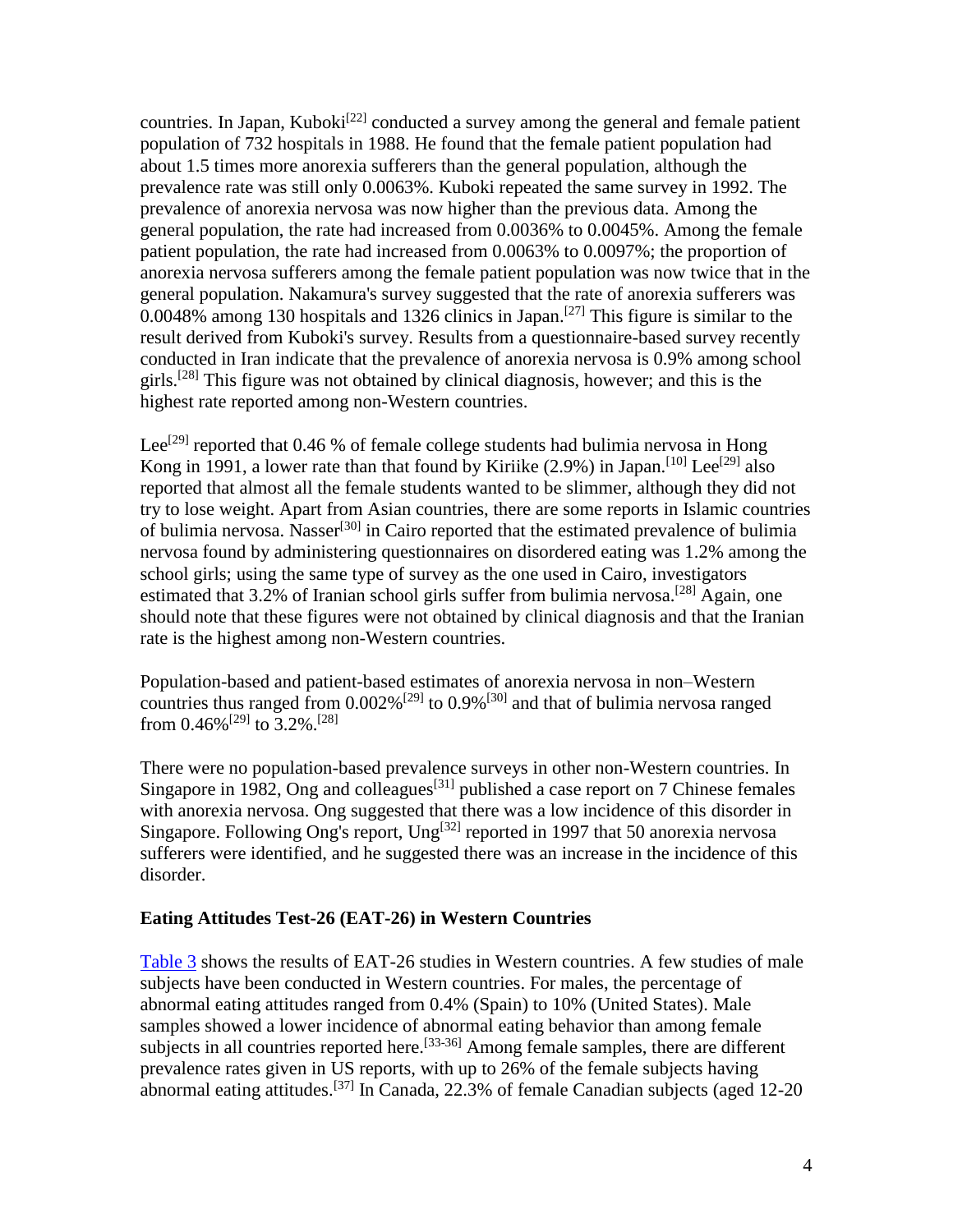years) in 1982 exhibited abnormal eating attitudes.<sup>[38]</sup> The percentages declined both in 1993 and in 2001.[35,39]

Our review indicates that Switzerland has the lowest incidence of abnormal eating attitudes among female subjects (college students,  $8.3\%$ )<sup>[34]</sup> (see [Table 3\)](http://www.medscape.com/content/2004/00/48/74/487413/487413_tab.html#Table 3.). Among students in the public ballet school in Berlin in 1998, 21.6% of females showed abnormal eating attitudes.<sup>[40]</sup> This percentage was the highest in recent studies, excluding that reported for the United States. Apart from the United States and Canada's survey in 1982, students majoring in ballet, arts, medicine, and nursing in the United Kingdom had high EAT-26 scores.<sup>[41]</sup> Among females in Western countries, the percentage of abnormal eating attitudes ranged from  $8.3\%$ <sup>[40]</sup> to 26%.<sup>[37]</sup>

## **EAT-26 in Non-Western Countries**

We did not come across many surveys using EAT-26 scores in non-Western countries [\(Table 4\)](http://www.medscape.com/content/2004/00/48/74/487413/487413_tab.html#Table 4.). The reports are divided into 3 groups: East Asian countries, South Asian or Islamic countries, and African countries. Three surveys were conducted in African countries (1 in Nigeria, 2 in South Africa).<sup>[38,42,43]</sup> On the basis of the Szabo and Hollands survey, 37.5% of the black female high school students had abnormal eating attitudes. Among South Asian or Islamic countries (Pakistan, Oman, and Turkey), 39.5% of female nursing college students in their first year of study in Pakistan had abnormal eating attitudes, which was the highest rate among non-Western countries. Oman reported that 10.9% of male subjects had disturbed eating attitudes.[8] This was the only report for male students among South Asian countries. In Japan, according to Nakamura's results in 1999, female high school students had higher percentages of abnormal eating attitudes  $(5.4\%)$  than adult females.<sup>[44]</sup> Nishizawa<sup>[45]</sup> reported in 2003 that 11.2 % of the female high school girls had abnormal eating attitudes. There were recent studies of male subjects using EAT-26 scores in Japan. Makino and colleagues<sup>[46]</sup> and Nishizawa and colleagues<sup>[45]</sup> respectively showed that 2.5% and 2.4% of the male college students had abnormal eating attitudes.

In China, only 1 study was conducted using EAT-26 scores.<sup>[46]</sup> The results suggest that the percentages of abnormal eating attitudes were almost the same for male and female college students. This result is different from that in other countries, where female subjects have higher rates than male subjects. In Hong Kong, 6.5% of the female subjects had high EAT-26 scores.<sup>[47]</sup> In Korea, 8.5% of the adults (male and female) had abnormal eating attitudes.<sup>[48]</sup>

The percentage of disturbed attitudes toward eating (EAT-26 scores) in female subjects in non-Western countries ranged from  $0.8\%$ <sup>[44]</sup> to  $39.5\%$ .<sup>[49]</sup> Those of male subjects ranged from 2.4%<sup>[45]</sup> to10.9%.<sup>[8]</sup>

## **Discussion**

More female subjects suffered from eating disorders and had abnormal eating attitudes than male subjects in 11 countries reported here. The prevalence rate in non-Western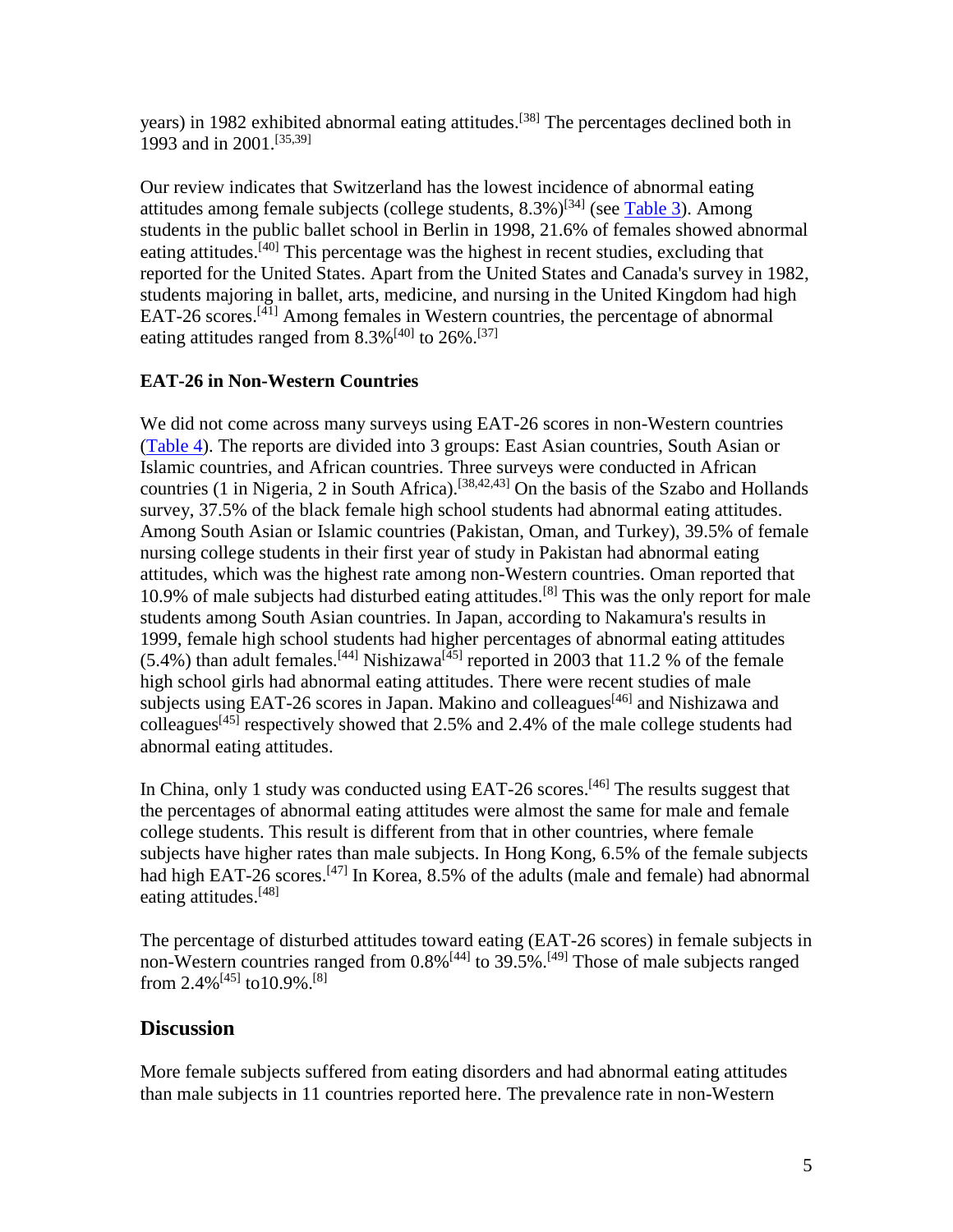countries was lower than in Western countries, although it has gradually increased. There is evidence from many studies that gender<sup>[50]</sup> and sociocultural influences play a role in this increase.[51,52]

 $DiNicola<sup>[50]</sup>$  has argued that a necessary connection between eating disorders and culture exists and can be identified as a cultural change syndrome that emerges under conditions of rapid economic and sociocultural change. DiNicola also suggested that cultural changes occur in 2 broad ways: cultural evolution and human migration. Thus, anorexia nervosa may be more prevalent during times of cultural change and confusion for immigrants and individuals in rapidly developing countries.

Tsai<sup>[53]</sup> has suggested that a component of cultural change, such as generation conflict or the disintegration of extended family networks, indiscriminately affects the development of eating disorders and that girls in Asian countries, for example, are at risk as many are growing up in rapidly Westernizing urban centers or migrating to the West.

Sociocultural change includes westernization or modernization and urbanization.<sup>[54]</sup> Tsai<sup>[53]</sup> suggested that westernization or modernization is defined as "a historical shift driven by technological development in social and family structure where personal status is determined less by kinship and more by contractual and individualized roles. With greater geographical and social mobility and less ascription of identity through caste, kinship, or gender, greater value is placed on self-determination, achievement motivation and future orientation."

In Japan, some surveys were conducted to assess the effects of westernization.<sup>[55,56]</sup> Kuboki's survey of increasing anorexia nervosa during the period 1985-1992 indicated that the increased prevalence rate paralleled modernization in Japan.[22] Kiriike and colleagues<sup>[57]</sup> found that body mass index was decreased in females from 21.5 in 1960 to 20.5 in 1995. He suggested this phenomenon reflected the tendency of young females to diet and of their having employment.

The higher prevalence is also associated with urbanization or population density.<sup>[58]</sup> In Japan, Nadaoka<sup>[55]</sup> reported that most eating disorder patients came from medium-sized cities (population: 60,000 to 250,000) compared with small and rural districts. He also indicated that more anorexia nervosa sufferers were found in urban areas.

By contrast, a recent Iranian survey reported that women in Teheran who were more interested in Western culture were more likely to be satisfied with their body shape and suggests that the hypothesis of cultural effects on eating disorders may be limited.<sup>[28]</sup>

In the early 1990s, Lee<sup>[26]</sup> suggested that the reason there were so few anorexia sufferers in Hong Kong was that the Chinese were thinner, they did not admire thinness as beauty, obesity was thought to be a symbol of wealth, and there was no tendency of dieting among young girls. In 2001, Lee<sup>[59]</sup> interestingly reported that 3% to 10% of women in Hong Kong were suffering from some form of eating disorder. Lee also suggests that "fat phobia" was no longer bound to specific Western localities and instead may be conceived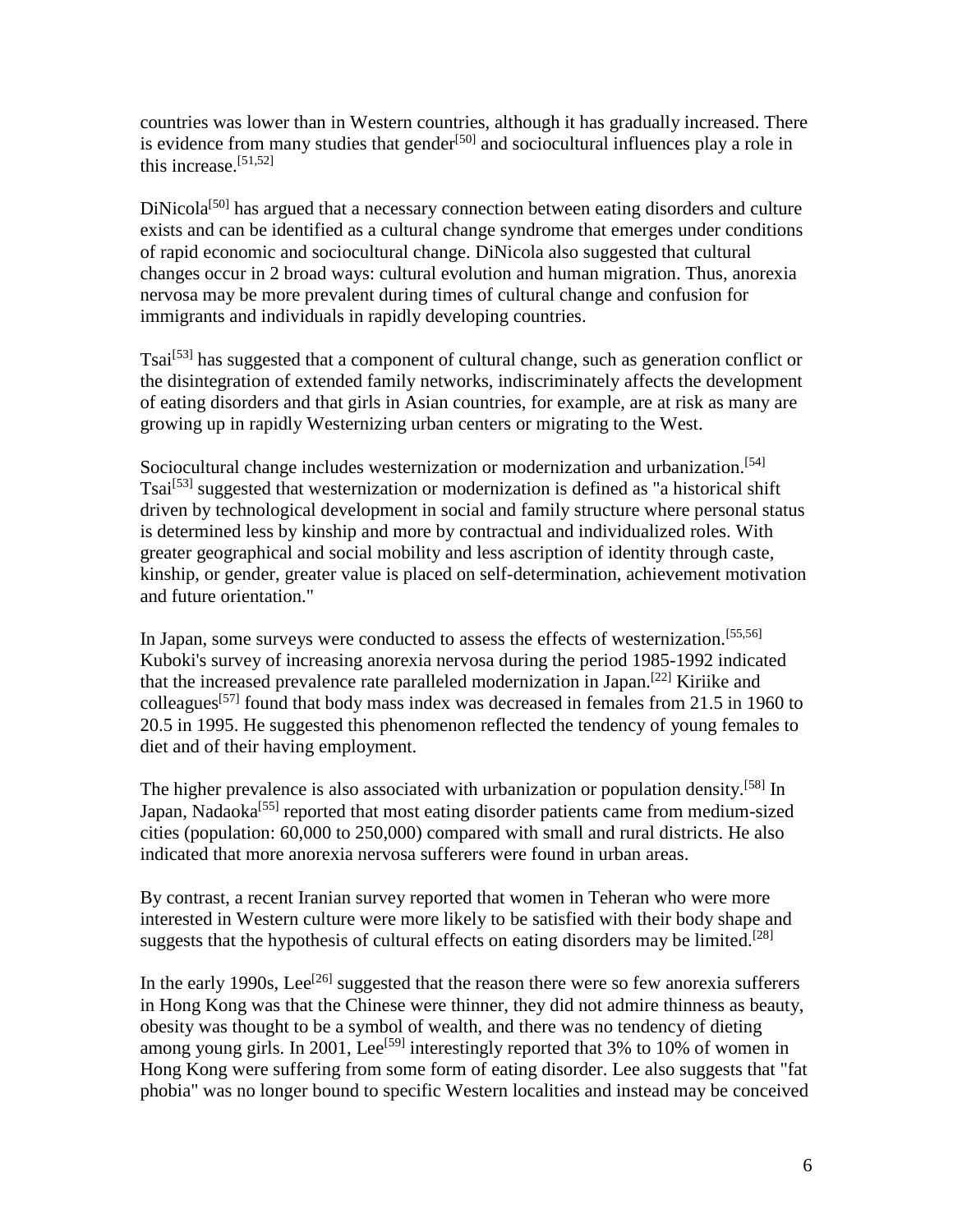as being grounded in the transnational culture of "modernity" characterized by an internationalized socioeconomic stratum now found in many rapidly urbanizing parts of the world. The results of a recent Fijian survey demonstrated that key indicators of disordered eating among Fijian adolescent girls were significantly more prevalent after exposure to television.<sup>[60]</sup>

In conclusion, a limited number of studies have been conducted in non-Western countries. However, survey findings indicate that the number of subjects with eating disorders or abnormal eating attitudes is increasing in non-Western countries. This may support the westernization hypothesis. It is important to understand how eating and body image problems present differently in different cultures and to identify potential risk factors for abnormal eating attitudes in order to determine the need for treatment, prevention, and education. Further studies are needed to document the prevalence of abnormal attitudes to eating and eating disorders in non-Western countries as well as Western countries.

## **Address for Correspondence**

Professor Lorraine Dennerstein Office for Gender & Health, Department of Psychiatry, University of Melbourne Victoria, Australia 3010

Phone: 613-8344-4520 Fax: 613-9347-4127 [ldenn@unimelb.edu.au](mailto:ldenn@unimelb.edu.au)

# **Tables**

# **Table 1. Prevalence of Eating Disorders in Western Countries**

| Country<br><b>Studied</b><br>(Year) | <b>Sample</b>                                                                              | <b>Prevalence</b><br>of<br>Anorexia | <b>Prevalence</b><br>of Bulimia | <b>Author</b><br>(Year of<br><b>Publication</b> ) |
|-------------------------------------|--------------------------------------------------------------------------------------------|-------------------------------------|---------------------------------|---------------------------------------------------|
| <b>USA</b>                          | The residents of<br>Rochester<br>by the Mayo Clinic<br>and<br>the Olmsted<br>Medical group | (Incidence)                         |                                 | Lucas et al<br>$(1999)^{[15]}$                    |
| $(1935-1949)$                       | Medical group                                                                              |                                     |                                 |                                                   |
|                                     | 15-19 male                                                                                 | 0.000082                            |                                 |                                                   |
|                                     | 15-19 female                                                                               | 0.000492                            |                                 |                                                   |
|                                     | 20-24 male                                                                                 | 0.000077                            |                                 |                                                   |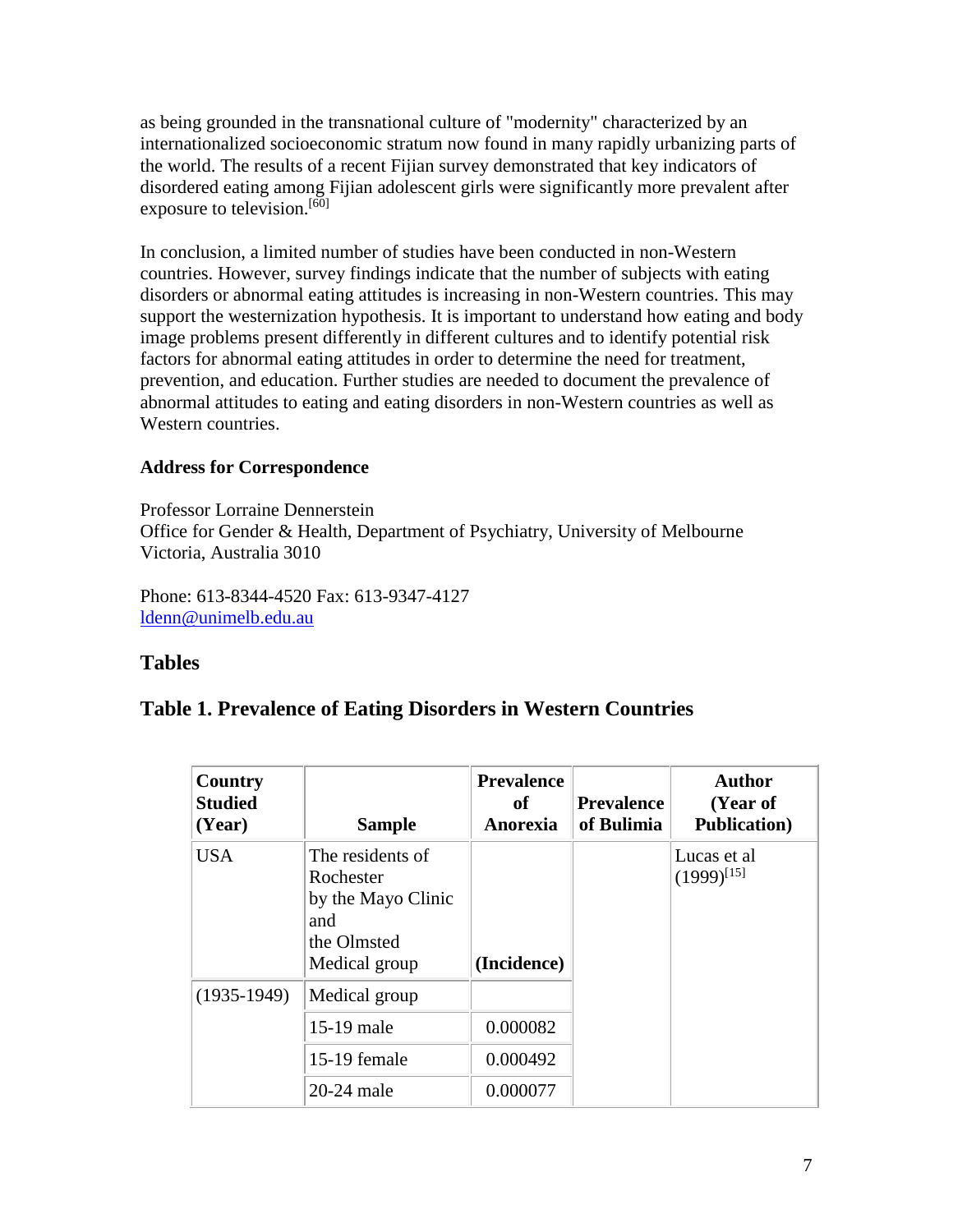| $(1950-1959)$     | 20-24 female                              | 0.000111         |                     |                                  |
|-------------------|-------------------------------------------|------------------|---------------------|----------------------------------|
|                   | 15-19 male                                | $\boldsymbol{0}$ |                     |                                  |
|                   | 15-19 female                              | 0.000306         |                     |                                  |
|                   | 20-24 male                                | $\boldsymbol{0}$ |                     |                                  |
| $(1960-1969)$     | 20-24 female                              | 0.00031          |                     |                                  |
|                   | 15-19 male                                | $\boldsymbol{0}$ |                     |                                  |
|                   | 15-19 female                              | 0.000679         |                     |                                  |
|                   | 20-24 male                                | 0.000086         |                     |                                  |
| $(1970-1979)$     | 20-24 female                              | 0.000427         |                     |                                  |
|                   | 15-19 male                                | 0.000095         |                     |                                  |
|                   | 15-19 female                              | 0.000658         |                     |                                  |
|                   | 20-24 male                                | $\boldsymbol{0}$ |                     |                                  |
| $(1980-1989)$     | 20-24 female                              | 0.000288         |                     |                                  |
|                   | 15-19 male                                | 0.000091         |                     |                                  |
|                   | 15-19 female                              | 0.001357         |                     |                                  |
|                   | 20-24 male                                | 0.000042         |                     |                                  |
|                   | 20-24 female                              | 0.000324         |                     |                                  |
| USA (1982)        | 276 men                                   |                  | 1.1%                | Heatherton et al                 |
|                   | 625 women                                 |                  | 7.2%                | $(1995)^{[20]}$                  |
| Hungary<br>(1989) | University students -<br>number not given |                  |                     | Rathner et al<br>$(2001)^{[23]}$ |
|                   | Male                                      |                  | $0\%$ to<br>$0.8\%$ |                                  |
|                   | Female                                    |                  | $1\%$ to<br>1.3%    |                                  |
| <b>USA (1990)</b> | 1152 students                             |                  |                     | Pemberton et al                  |
|                   | Male                                      |                  | 0.2%                | $(1996)^{[21]}$                  |
|                   | Female                                    |                  | 1.3%                |                                  |
| Germany<br>(1990) | 4285 adults                               |                  |                     | Westenhoefer                     |
|                   | Male                                      |                  | 2.1%                | $(2001)^{[24]}$                  |
|                   | Female                                    |                  | 2.4%                |                                  |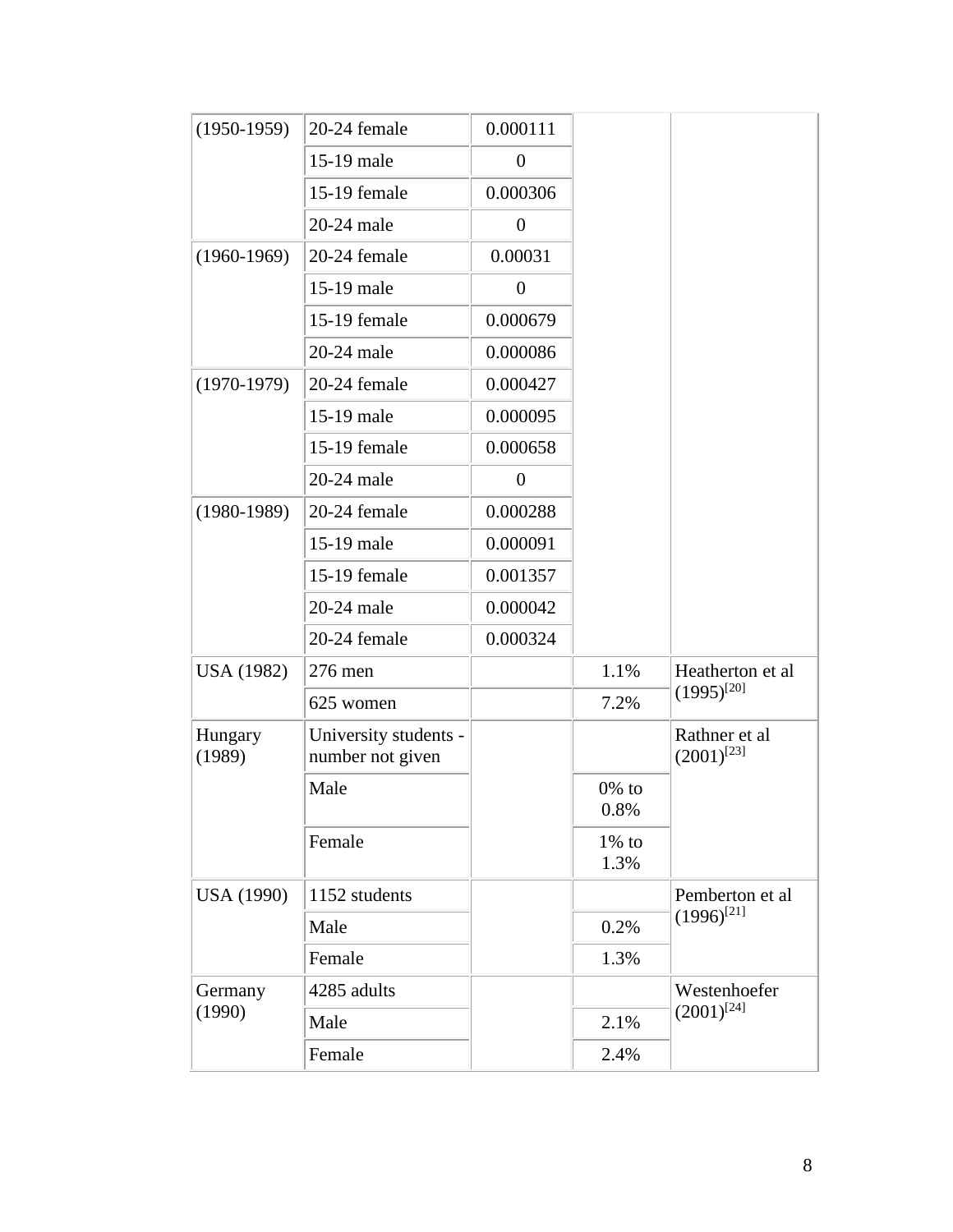| UK (1992)           | 519,900 adults (15-<br>$19$ yrs) |       |       | Rooney et al<br>$(1995)^{[18]}$     |  |
|---------------------|----------------------------------|-------|-------|-------------------------------------|--|
|                     | Total                            | 0.02% |       |                                     |  |
|                     | Female                           | 0.1%  |       |                                     |  |
| USA (1992)          | $235$ men                        |       | 0.4%  | Heatherton et al<br>$(1995)^{[20]}$ |  |
|                     | 564 women                        |       | 5.1%  |                                     |  |
| Italy (1993)        | 517 female (11-20)<br>yrs)       | 1.3%  |       | Rathner<br>$(1993)^{[17]}$          |  |
| Hungary             | 538 medical student              |       |       | Tury et al                          |  |
| (1994)              | 248 male                         |       | 0%    | $(1994)^{[19]}$                     |  |
|                     | 290 female                       |       | 0.3%  |                                     |  |
| France<br>(1995)    | 447 women                        |       | 0.7%  | Basdevant et al<br>$(1995)^{[61]}$  |  |
| Norway              | 517 girls (15-20 yrs)            | 2.6%  | 0.87% | Gotestam                            |  |
| (1995)              | 19067 psychiatric<br>outpatients |       |       | $(1995)^{[16]}$                     |  |
|                     | Male                             | 0.8%  | 0.7%  |                                     |  |
|                     | Female                           | 5.7%  | 7.3%  |                                     |  |
| Canada              | 8116 adults                      |       |       | Garfinkel et al                     |  |
| (1995)              | Male                             |       | 0.1%  | $(1995)^{[62]}$                     |  |
|                     | Female                           |       | 1.1%  |                                     |  |
| Germany             | 4285 adults                      |       |       | Westenhoefer                        |  |
| (1997)              | Male                             |       | 1.1%  | $(2001)^{[24]}$                     |  |
|                     | Female                           |       | 1.6%  |                                     |  |
| Australia<br>(1998) | 4200 students(15<br>yrs)         |       |       | Hay et al<br>$(1998)^{[63]}$        |  |
|                     | Male and female                  |       | 0.3%  |                                     |  |
| Austria<br>(1998)   | 1000 adult females               |       | 1.3%  | Kinzl et al<br>$(1999)^{[64]}$      |  |

# **Table 2. Prevalence of Eating Disorders in Non-Western Countries**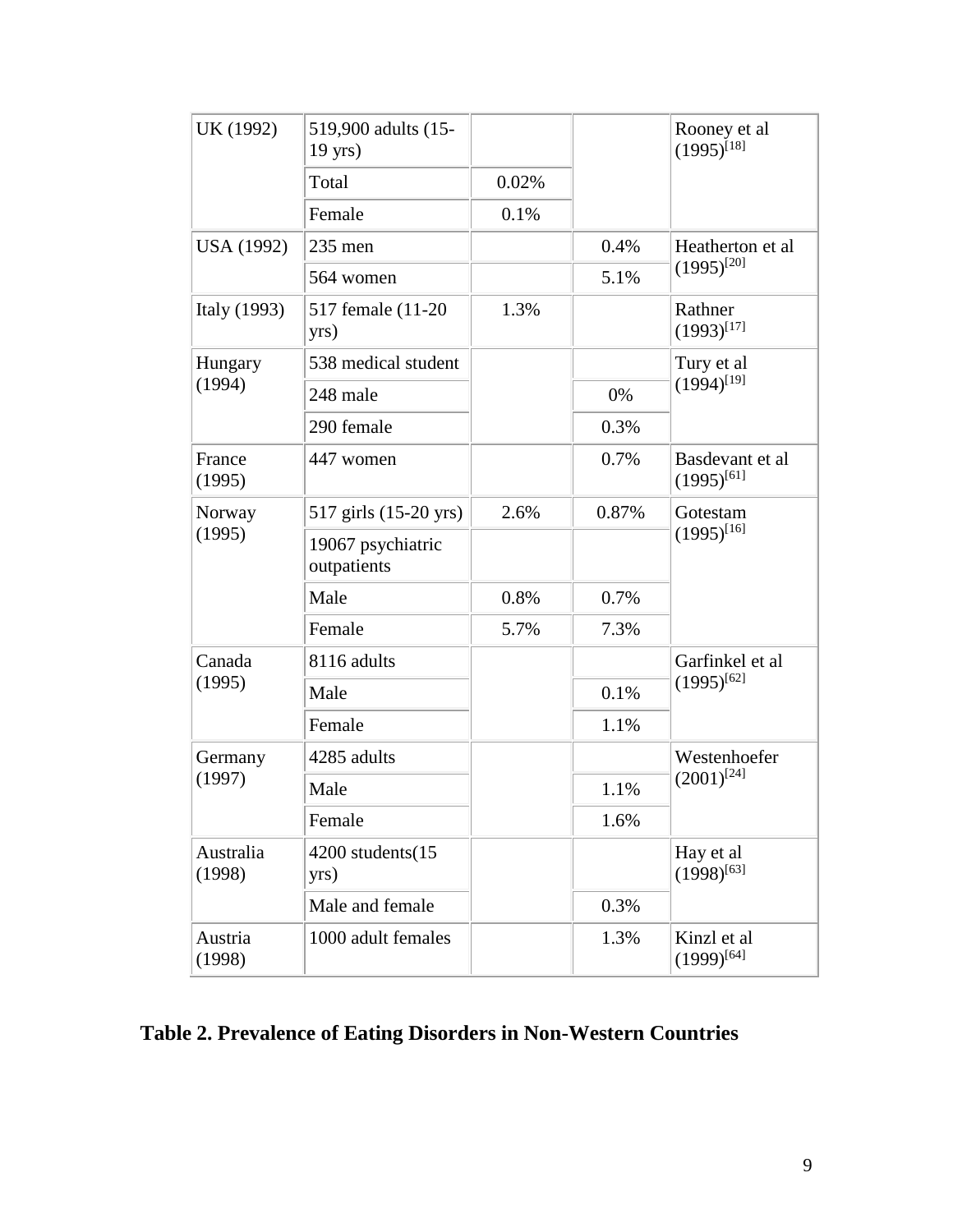| <b>Country</b><br><b>Studied</b><br>(Year) | <b>Sample</b>                                 | <b>Prevalence</b><br>of<br><b>Anorexia</b> | <b>Prevalence</b><br>of Bulimia | <b>Author</b><br>(Year of<br><b>Publication</b> ) |
|--------------------------------------------|-----------------------------------------------|--------------------------------------------|---------------------------------|---------------------------------------------------|
| Malaysia<br>(1981)                         | 6000 psychiatric<br>patients                  | 0.05%                                      |                                 | <b>Buhrich</b><br>$(1989)^{[25]}$                 |
| Japan (1985)                               | 732 hospitals                                 |                                            |                                 | Kuboki et al                                      |
|                                            | Male and female                               | 0.0036%                                    |                                 | $(1996)^{[22]}$                                   |
|                                            | Female                                        | 0.0063%                                    |                                 |                                                   |
| Japan (1998)                               | 456 women (18-21)<br>yrs)                     |                                            | 2.9%                            | Kiriike et al<br>$(1998)^{[57]}$                  |
| Hong Kong<br>(1989)                        | 500,0000 adults                               | 0.002%                                     |                                 | Lee et al<br>$(1993)^{[29]}$                      |
| Hong Kong<br>(1991)                        | 1020 college<br>students                      |                                            | 0.46%                           | Lee et al<br>$(1993)^{[29]}$                      |
| Japan (1992)                               | 732 hospitals                                 |                                            |                                 | Kuboki et al                                      |
|                                            | Male and female                               | 0.0045%                                    |                                 | $(1996)^{[22]}$                                   |
|                                            | Female                                        | 0.0097%                                    |                                 |                                                   |
| Egypt (1994)                               | 351 school girls                              |                                            | 1.2%                            | <b>Nassar</b><br>$(1994)^{[65]}$                  |
| Japan (1993)                               | 259 students (15-18)<br>yrs)                  |                                            |                                 | Suzuki et al<br>$(1995)^{[66]}$                   |
|                                            | Male                                          |                                            | 0.7%                            |                                                   |
|                                            | Female                                        |                                            | 1.9%                            |                                                   |
| Japan (1997)                               | 130 hospitals<br>and 1326 clinics<br>(female) | 0.0048%                                    | 0.01%                           | Nakamura et al<br>$(2000)^{[27]}$                 |
| Iran $(2000)$                              | 3100 school girls<br>$(15-18 \text{ yrs})$    | 0.9%                                       | 3.2%                            | Nobakht and<br>Dezhkam<br>$(2000)^{[28]}$         |

# **Table 3. The Reports of EAT-26 in Western Countries**

| Country        |                | <b>Scores</b> | <b>Scores</b> |                |
|----------------|----------------|---------------|---------------|----------------|
| Studied        |                | <b>Above</b>  | Above         |                |
| $\vert$ (Year) | <b>Samples</b> | <b>Cutoff</b> | Cutoff        | <b>Authors</b> |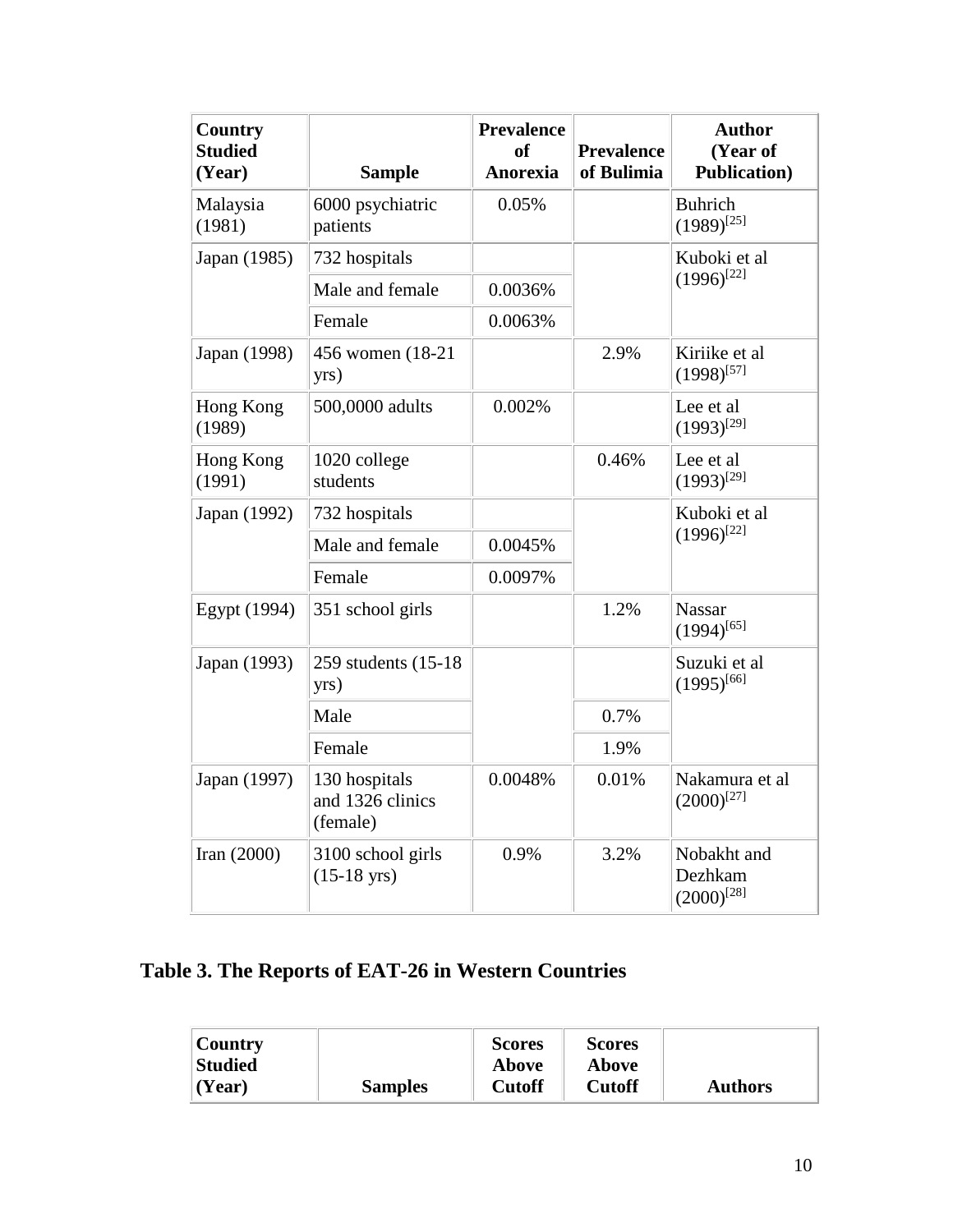|                                 |                                                        | Point<br>(Male) | Point<br>(Female) |                                                    |  |
|---------------------------------|--------------------------------------------------------|-----------------|-------------------|----------------------------------------------------|--|
| Canada (1993)                   | 181 female<br>students<br>$(11-18 \text{ yrs})$        |                 | 14.2%             | Leichner et al <sup>[39]</sup>                     |  |
| Canada (1994)                   | High school -<br>number not given                      |                 | 14.1%             | Leichner et $al^{[39]}$                            |  |
| Switzerland<br>(1996)           | College students -<br>number not given                 | 1.5%            | 8.3%              | Buddeberg-Ficher<br>et al $^{[34]}$                |  |
| Poland (1996)                   | 747 school girls<br>$(14-16 \text{ yrs})$              |                 | 11.5%             | Wlodarczyk-<br>Bisaga and<br>Dolan <sup>[67]</sup> |  |
| Germany<br>(1998)<br>$(EAT-40)$ | Public ballet<br>school students -<br>number not given |                 | 21.6%             | Neumarker et al <sup>[40]</sup>                    |  |
| USA (1999)                      | College students                                       | 10%             | 20%               | Nelson et al <sup>[68]</sup>                       |  |
| <b>USA</b> (2000)               | 865 college<br>students                                |                 | 20.17%            | Anstine et al <sup>[69]</sup>                      |  |
| Canada (2001)                   | $1739$ girls                                           |                 |                   | Jones et al $^{[35]}$                              |  |
|                                 | $12-14$ yrs                                            |                 | 13%               |                                                    |  |
|                                 | $15-18$ yrs                                            |                 | 16%               |                                                    |  |
| <b>USA</b> (2002)               | College students -<br>number not given                 | 4%              | 10.9%             | Hoerr et al <sup>[36]</sup>                        |  |
| Spain (2002)                    | 1025 students (14-<br>$19$ yrs)                        | 0.4%            | 16.9%             | Ballester et al <sup>[33]</sup>                    |  |
| UK (2002)                       | Female students -<br>number not given                  |                 |                   | Szweda and<br>Thorne <sup>[41]</sup>               |  |
|                                 | Medical                                                |                 | 20%               |                                                    |  |
|                                 | Nursing                                                |                 | 19%               |                                                    |  |
|                                 | Arts                                                   |                 | 21%               |                                                    |  |
| <b>USA</b> (2003)               | 155 female (16-22)<br>yrs)                             |                 | 26%               | Graber et al <sup>[37]</sup>                       |  |

**Table 4. The Report of EAT-26 in Non-Western Countries**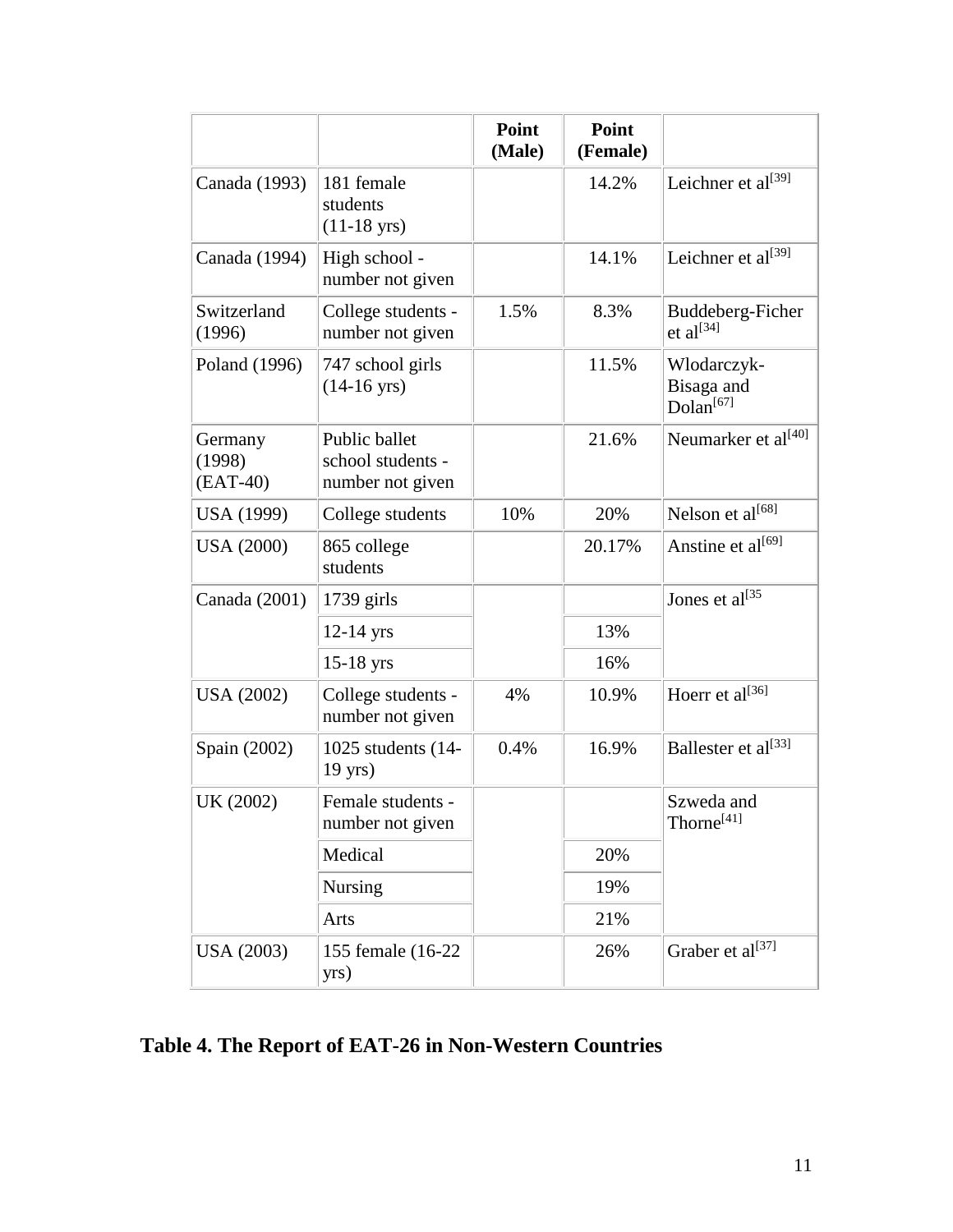| <b>Country</b><br><b>Studied</b><br>(Year) | <b>Samples</b>                        | <b>Scores</b><br><b>Above</b><br><b>Cutoff Point</b><br>(Male) | <b>Scores</b><br><b>Above</b><br><b>Cutoff</b><br>Point<br>(Female) | <b>Authors</b>                          |
|--------------------------------------------|---------------------------------------|----------------------------------------------------------------|---------------------------------------------------------------------|-----------------------------------------|
| Nigeria<br>(1992)                          | Female students -<br>number not given |                                                                |                                                                     | Oyewumi and<br>Kazarian <sup>[42]</sup> |
|                                            | High school                           |                                                                | 18.6%                                                               |                                         |
|                                            | College                               |                                                                | 9.1%                                                                |                                         |
|                                            | University                            |                                                                | 21.7%                                                               |                                         |
| Hong Kong<br>(1996)                        | Adult females -<br>number not given   |                                                                | 6.5%                                                                | Lee and Lee <sup>[47]</sup>             |
| South Africa<br>(1997)                     | High school -<br>number not given     |                                                                |                                                                     | Szabo and<br>Hollands <sup>[38]</sup>   |
|                                            | <b>Black</b>                          |                                                                | 37.5%                                                               |                                         |
|                                            | White                                 |                                                                | 20.67%                                                              |                                         |
| Korea (1998)                               | 3062 subjects                         | 8.5%<br>(including)<br>female)                                 | 8.5%<br>(including)<br>male)                                        | Lee et al $^{[48]}$                     |
| Japan (1999)                               | Numbers not given                     |                                                                |                                                                     | Nakamura et                             |
|                                            | In $20s$                              |                                                                | 1.9%                                                                | $al^{[44]}$                             |
|                                            | In $30s$                              |                                                                | 0.8%                                                                |                                         |
| Japan (1999)                               | 2685 high school<br>students          |                                                                | 5.4%                                                                | Nakamura et<br>$al^{[44]}$              |
| Turkey<br>(2000)                           | 253 undergraduates                    |                                                                | 7.9%                                                                | Elal et $al^{[70]}$                     |
| China (2000)                               | Medical students                      |                                                                |                                                                     | Makino et al[46]                        |
|                                            | 217 male                              | 6.0%                                                           |                                                                     |                                         |
|                                            | 177 female                            |                                                                | 6.2%                                                                |                                         |
| Japan (2000)                               | College students                      |                                                                |                                                                     | Makino et al[46]                        |
|                                            | 3129 male                             | 2.5%                                                           |                                                                     |                                         |
|                                            | 2527 female                           |                                                                | 4.1%                                                                |                                         |
| South Africa<br>(2001)                     | 228 high school                       |                                                                | 18.8%                                                               | Caradas et al <sup>[43]</sup>           |
| Oman (2002)                                | Teenagers -                           | 10.9%                                                          | 13.7%                                                               | Al-Adawi et                             |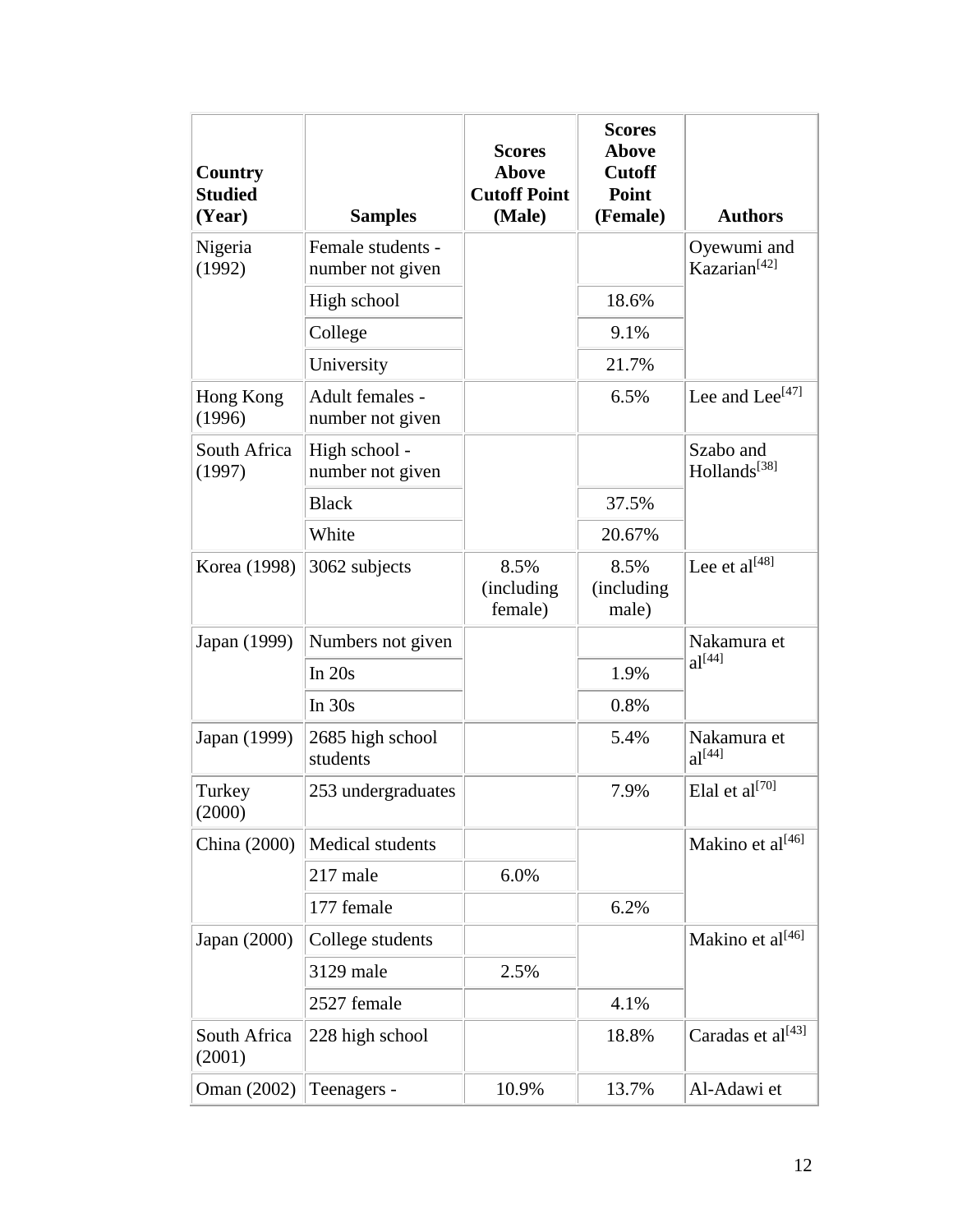|                    | numbers not given                                 |      |       | $al^{[8]}$                  |
|--------------------|---------------------------------------------------|------|-------|-----------------------------|
| Pakistan<br>(2002) | Medical students -<br>numbers not given           |      |       | Babar et al <sup>[49]</sup> |
|                    | 1st year                                          |      | 27.7% |                             |
|                    | 2nd year                                          |      | 14.9% |                             |
|                    | 3rd year                                          |      | 16%   |                             |
|                    | 4th year                                          |      | 21.3% |                             |
|                    |                                                   |      |       |                             |
|                    | Nursing college<br>students -<br>number not given |      |       |                             |
|                    | 1st year                                          |      | 39.5% |                             |
|                    | 2nd year                                          |      | 26.7% |                             |
|                    | 3rd year                                          |      | 31.4% |                             |
|                    | 4th year                                          |      | 2.4%  |                             |
| Japan (2003)       | High school<br>students                           | 2.4% | 11.2% | Nishizawa et<br>$al^{[45]}$ |

## **References**

- 1. American Psychiatric Association. *Diagnostic and Statistical Manual of Mental Disorders*. 4th ed, Washington, DC: APA; 2000.
- 2. Striegel-Moore RH Smolak L, eds. *Eating Disorders: Innovative Directions in Research and Practice*. 1st ed. Washington, DC: American Psychological Association; 2001.
- 3. Cooper L, Fairburn C. The eating disorder examination: a semi-structured interview for the assessment of the specific pathology of eating disorders. Int J Eat Disord. 1987;6:1-8.
- 4. Russel G. Bulimia nervosa: an ominous variant of anorexia nervosa. Psychol Med. 1979;9:429-448.
- 5. Garner D, Garfinkel P. Socio-cultural factors in the development of anorexia nervosa. Psychol Med. 1980;10:647-656.
- 6. Nogami Y, Yabana F. On Kibarashi-gui (binge eating). Folia Psychiatrica et Neurologica Japonica. 1977;31:294-295.
- 7. Gunewardene A, Huon GF, Zheng R. Exposure to westernization and dieting: a cross-cultural study. Int J Eat Disord. 2001;29:289-293.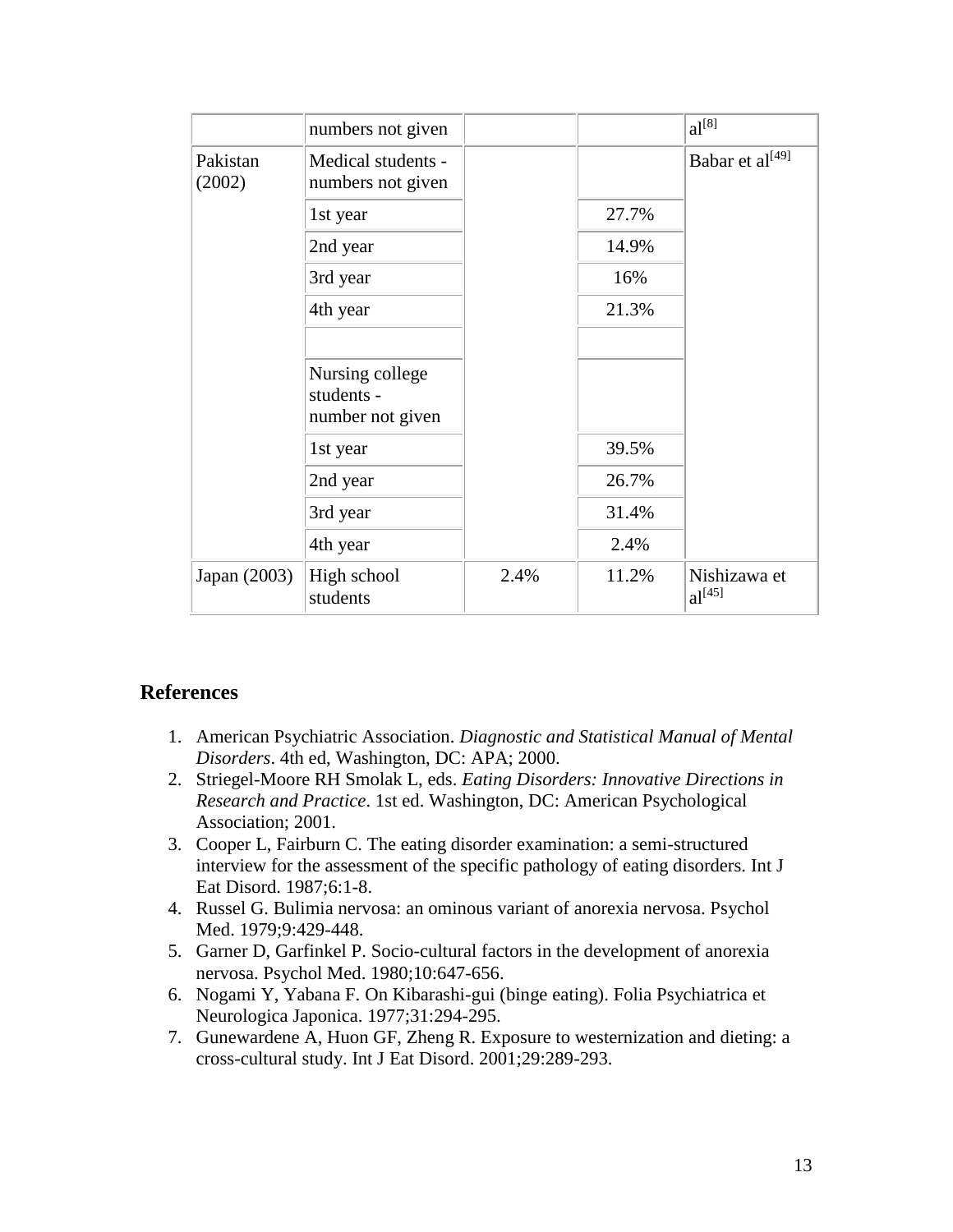- 8. Al-Adawi S, Dorvlo AS, Burke DT, Moosa S, Al-Bahlani S. A survey of anorexia nervosa using the Arabic version of the EAT-26 and "gold standard" interviews among Omani adolescents. Eat Weight Disord. 2002;7:304-311.
- 9. Huon GF, Mingyi Q, Oliver K, Xiao G. A large-scale survey of eating disorder symptomatology among female adolescents in the People's Republic of China. Int J Eat Disord. 2002;32:192-205.
- 10. Kiriike N, Nagata T, Tanaka M, Nishiwaki S, Takeuchi N, Kawakita Y. Prevalence of binge-eating and bulimia among adolescent women in Japan. Psychiatry Res. 1988;26:163-169.
- 11. Garner D, Olmsted MP, Bohr Y, Garfinkel PE. The eating attitudes test: psychometric features and clinical correlates. Psychol Med. 1982;12:871-878.
- 12. Carlat DJ, Camargo CA Jr. Review of bulimia nervosa in males. Am J Psychiatry. 1991;148:831-843.
- 13. Fairburn CG,. Beglin SJ. Studies of the epidemiology of bulimia nervosa. Am J Psychiatry.1990;147:401-408.
- 14. Wakeling A. Epidemiology of anorexia nervosa. Psychiatry Res. 1996;62:3-9.
- 15. Lucas AR, Crowson CS, O'Fallon WM, Melton LJ 3rd. The ups and downs of anorexia nervosa. Int J Eat Disord. 1999;26:397-405.
- 16. Gotestam KG, Eriksen L, Hagen H. An epidemiological study of eating disorders in Norwegian psychiatric institutions. Int J Eat Disord. 1995;18:263-268.
- 17. Rathner G, Messner K. Detection of eating disorders in a small rural town: an epidemiological study. Psychol Med. 1993;23:175-184.
- 18. Rooney B, McLelland L, Crisp AH, Sedgwick PM. The incidence and prevalence of anorexia nervosa in three suburban health districts in south west London, U.K. Int J Eat Disord. 1995;18:299-307.
- 19. Tury F, Gunther R, Szabo P, Forgacs A. Epidemiologic data on eating disorders in Hungary: recent results. Orv Hetil. 1994;135:787-791.
- 20. Heatherton TF, Nichols P, Mahamedi F, Keel P. Body weight, dieting, and eating disorder symptoms among college students, 1982 to 1992. Am J Psychiatry. 1995;152:1623-1629.
- 21. Pemberton AR, Vernon SW, Lee ES. Prevalence and correlates of bulimia nervosa and bulimic behaviors in a racially diverse sample of undergraduate students in two universities in southeast Texas. Am J Epidemiol. 1996;144:450- 455.
- 22. Kuboki T, Nomura S, Ide M, Suematsu H, Araki S. Epidemiological data on anorexia nervosa in Japan.[erratum appears in Psychiatry Res. 1996;62:285-286]. Psychiatry Res. 1996;62:11-16.
- 23. Rathner G, Tury F, Szabo P. Eating disorders after the political changes in the formerly communist Eastern-European countries. Orv Hetil. 2001;142:1331-1333.
- 24. Westenhoefer J. Prevalence of eating disorders and weight control practices in Germany in 1990 and 1997. Int J Eat Disord. 2001;29:477-481.
- 25. Buhrich N. Frequency of presentation of anorexia nervosa in Malaysia. Aust N Z J Psychiatry. 1981;15:153-155.
- 26. Lee S.,Anorexia nervosa in Hong Kong: a Chinese perspective. Psychol Med. 1991;21:703-711.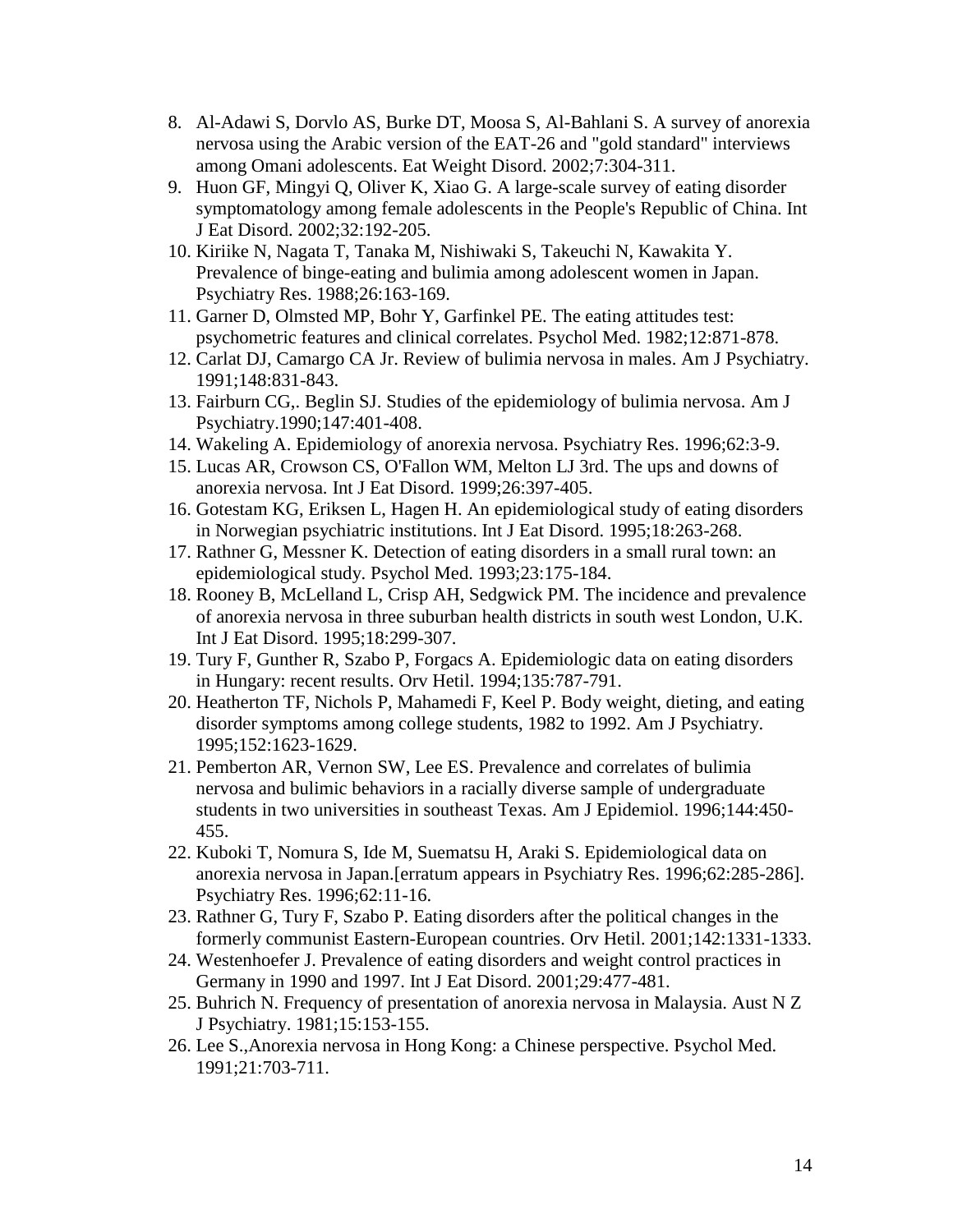- 27. Nakamura K, Yamamoto M, Yamazaki O, et al. Prevalence of anorexia nervosa and bulimia nervosa in a geographically defined area in Japan. Int J Eat Disord. 2000;28:173-180.
- 28. Nobakht M, Dezhkam M. An epidemiological study of eating disorders in Iran. Int J Eat Disord. 2000;28:265-271.
- 29. Lee S. How abnormal is the desire for slimness? A survey of eating attitudes and behaviour among Chinese undergraduates in Hong Kong. Psychol Med. 1993;23:437-451.
- 30. Nasser M. Screening for abnormal eating attitudes in a population of Egyptian secondary school girls. Soc Psychiatry Psychiatr Epidemiol. 1994;29:25-30.
- 31. Ong YL, Tsoi WF, Cheah JS. A clinical and psychosocial study of seven cases of anorexia nervosa in Singapore. Singapore Med J. 1982;23:255-261.
- 32. Ung EK, Lee S, Kua EH. Anorexia nervosa and bulimia -- a Singapore perspective. Singapore Med J. 1997;38:332-335.
- 33. Ballester Ferrando D, De Gracia Blanco M, Patino Maso J, Sunol Gurnes C, Ferrer Avelli M. Eating attitudes and body satisfaction in adolescents: a prevalence study. Actas Esp Psiquiatr. 2002;30:207-212.
- 34. Buddeberg-Fischer B, Bernet R, Sieber M, Schmid J, Buddeberg C.. Epidemiology of eating behaviour and weight distribution in 14- to 19-year-old Swiss students. Acta Psychiatr Scand. 1996;93:296-304.
- 35. Jones JM, Bennett S, Olmsted MP, Lawson ML, Rodin G. Disordered eating attitudes and behaviours in teenaged girls: a school-based study. CMAJ. 2001;165:547-552.
- 36. Hoerr SL, Bokram L, Lugo B, Bivins T, Keast DR. Risk for disordered eating relates to both gender and ethnicity for college students. J Am Coll Nutr. 2002;21:307-314.
- 37. Graber JA, Tyrka AR, Brooks-Gunn J. How similar are correlates of different subclinical eating problems and bulimia nervosa? J Child Psychol Psychiatry. 2003;44:262-273.
- 38. Szabo CP, Hollands C. Factors influencing eating attitudes in secondary-school girls in South Africa -- a preliminary study. S Afr Med J. 1997;87(4 Suppl):531- 534.
- 39. Leichner P, Steiger H, Puentes-Neuman G, Perreault M, Gottheil N. Validation of an eating attitude scale in a French-speaking Quebec population. Can J Psychiatry. 1994;39:49-54.
- 40. Neumarker KJ, Bettle N, Bettle O, Dudeck U, Neumarker U. The Eating Attitudes Test: comparative analysis of female and male students at the Public Ballet School of Berlin. Eur Child Adolesc Psychiatry. 1998;7:19-23.
- 41. Szweda S, Thorne P. The prevalence of eating disorders in female health care students. Occup Med (Lond). 2002;52:113-119.
- 42. Oyewumi LK, Kazarian SS. Abnormal eating attitudes among a group of Nigerian youths: II. Anorexic behaviour. East Afr Med J. 1992;69:667-669.
- 43. Caradas AA, Lambert EV, Charlton KE. An ethnic comparison of eating attitudes and associated body image concerns in adolescent South African schoolgirls. J Hum Nutr Diet. 2001;14:111-120.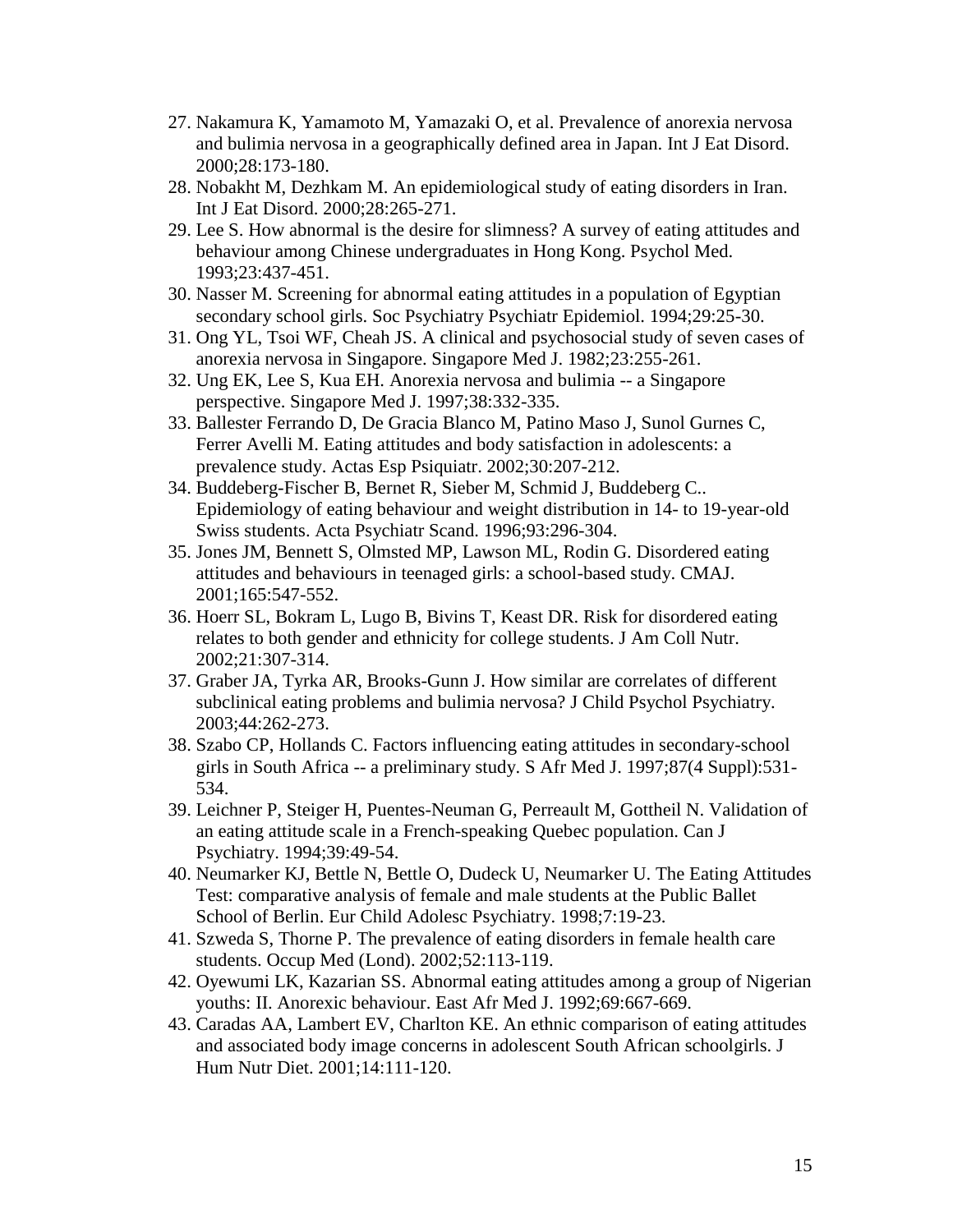- 44. Nakamura K, Hoshino Y, Watanabe A, et al. Eating problems in female Japanese high school students: a prevalence study. Int J Eat Disord. 1999;26:91-95.
- 45. Nishizawa Y, Kida K, Nishizawa K, Hashiba S, Saito K, Mita R. Perception of self-physique and eating behavior of high school students in Japan. Psychiatry Clin Neurosci. 2003;57:189-196.
- 46. Makino M, Tsuboi K, Dennerstein L. Comparative epidemiological study of attitudes to eating between students in China and Japan. Presented at the Asian Pacific Eating Disorders Congress; 2002; Hilton-on-the-Park, Melbourne.
- 47. Lee M, Lee S. Disordered eating and its psychosocial correlates among Chinese adolescent females in Hong Kong, Int J Eat Disord. 1996;20:177-183.
- 48. Lee Y, Rhee MK, Park SH, et al. Epidemiology of eating disordered symptoms in the Korean general population using a Korean version of the Eating Attitudes Test. Eat Weight Disord.1998;3:153-161.
- 49. Babar N, Alam M, Ali SS, et al. Anorexic behavior and attitudes among female medical and nursing students at a private university hospital. J Pak Med Assoc. 2002;52:272-276.
- 50. DiNicola V. Anorexia multiform: self starvation in historical and cultural context. Part 2: anorexia nervosa as a cultural reactive syndrome. Transcultural Psychiatric Research Review. 1990;27:245-286.
- 51. Sherwood NE, Neumark-Sztainer D. Internalization of the sociocultural ideal: weight-related attitudes and dieting behaviors among young adolescent girls. Am J Health Promot. 2001;15:228-231.
- 52. McClelland L, Crisp A. Anorexia nervosa and social class. Int J Eat Disord. 2001;29:150-156.
- 53. Tsai G. Eating disorders in the Far East. Eat Weight Disord. 2000;5:183-197.
- 54. Littlewood R. Psychopathology and personal agency: modernity, culture change and eating disorders in south Asian societies. Br J Med Psychol. 1995;68:45-63.
- 55. Nadaoka T, Oiji A, Takahashi S, Morioka Y, Kashiwakura M, Totsuka S. An epidemiological study of eating disorders in a northern area of Japan. Acta Psychiatr Scand. 1996;93:305-310.
- 56. Nogami Y. The prevalence of binge eating among the Japanese university population. J Nihon Univ Med Assoc.1984;43:749-752.
- 57. Kiriike N, Nagata T, Sirata K, Yamamoto N. Are young women in Japan at high risk for eating disorders?: Decreased BMI in young females from 1960 to 1995. Psychiatry Clin Neurosci. 1998;52:279-281.
- 58. Azuma Y, Henmi M. A study on the incidence of anorexia nervosa in schoolgirls. Annual Report of Research Group in Eating Disorders. 1982: 30-34.
- 59. Lee S. Fat phobia in anorexia nervosa: Whose obsession is it? In: Nasser, Katzman, Gordon, eds. *Eating Disorders and Cultures in Transition*. New York, NY: Brunner-Routledge; 2001: 40-65.
- 60. Becker AE, Burwell RA, Gilman SE, Herzog DB, Hamburg P. Eating behaviours and attitudes following prolonged exposure to television among ethnic Fijian adolescent girls. Br J Psychiatry. 2002;180:509-514.
- 61. Basdevant A, et al. Prevalence of binge eating disorder in different populations of French women. Int J Eating Disord,1995;18:309-315.